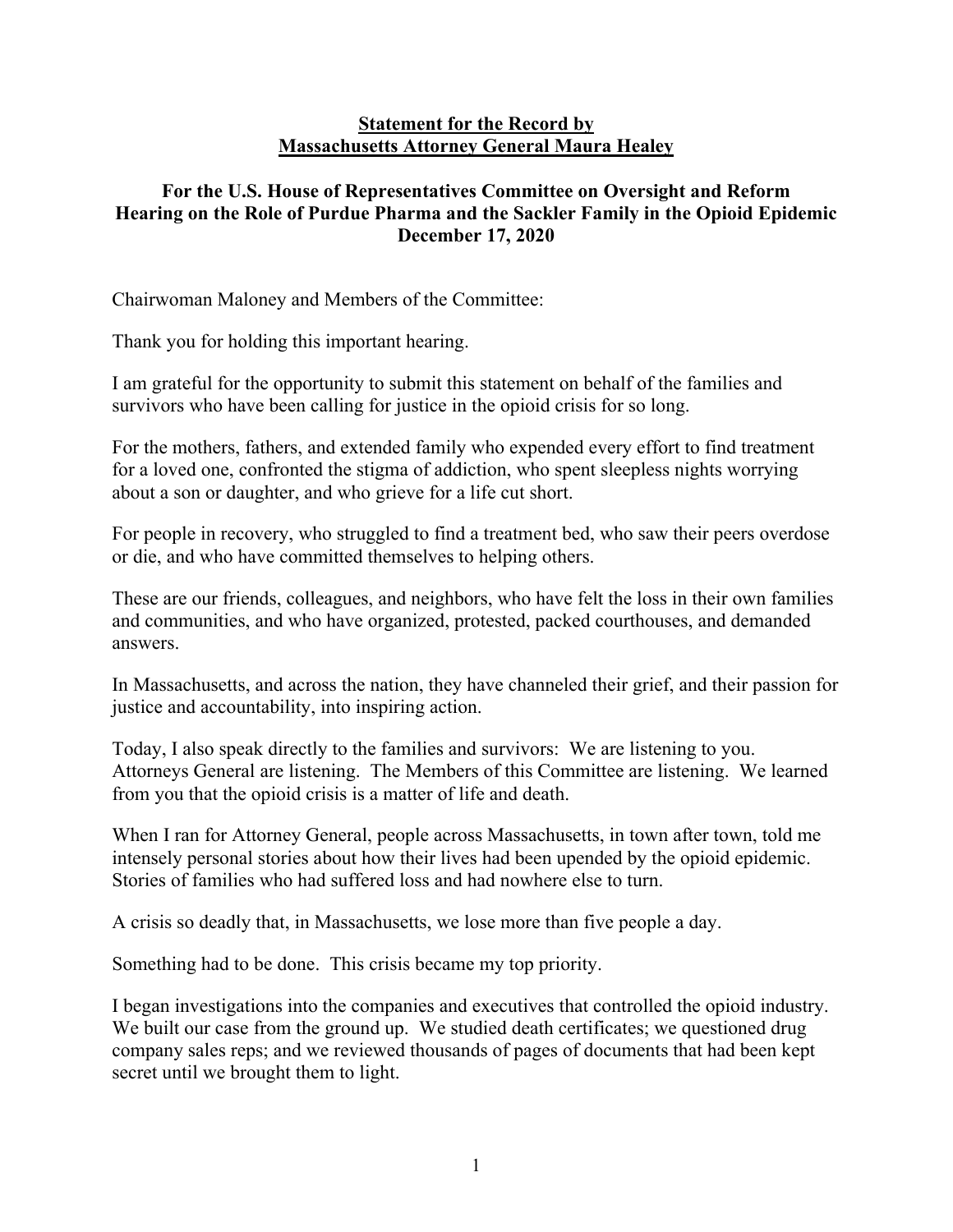In 2018, Massachusetts became the first state to sue members of the Sackler family and other directors and executives who controlled Purdue.

On that day, I was proud and humbled to be surrounded by family members who have been in this fight, and who continue the important work in our Commonwealth to address the damage of this opioid epidemic.

Since then, dozens of states have sued the Sacklers, and more than a hundred thousand people have filed claims for injuries caused by Purdue.

We are taking steps toward accountability, but what we have seen so far is nowhere near the accountability the public deserves. Here's what we need to do to finish the job.

*First*, accountability requires revealing the facts. The companies and executives that got rich from the opioid crisis relied on keeping the facts secret. They relied on settlements, confidentiality agreements, and court orders to withhold information from the public. Meanwhile, as important evidence was covered up, hundreds of thousands of Americans died. That secrecy is not acceptable.

The way to stop dangerous, illegal behavior is to expose it. We need to take millions of pages of evidence from companies like Purdue and put it on the internet. To protect ourselves as a society, we need elected officials, regulators, scholars, journalists, and the public to see what the perpetrators of the opioid epidemic did. The people who were hurt by opioid companies deserve to know the truth. And we need the executives who made the decisions at companies like Purdue to answer questions in public under oath.

*Second*, accountability requires consequences for individuals who break the law, not just fines paid by corporations. In 2007, when Purdue was convicted of misleading doctors about OxyContin, it got off by paying a fine. At that time, Congress held a hearing about Purdue and expressed concern that fining the company would not deter its executives from breaking the law. A Senator called the fine a "license for criminal misconduct."

Those Senators were right. It happened again. Now Purdue has admitted that it continued to commit crimes for another decade after that 2007 conviction. And what did the Justice Department do? It asked Purdue and the Sacklers to pay another fine. DOJ asked the Sacklers to pay back less than 2% of their reported wealth. No individual was charged, or put on trial, or sent to prison. That is not good enough.

When ordinary citizens break the law, they are held accountable. What happened here?

Purdue misused a corporate bankruptcy to block law enforcement against billionaires who are not bankrupt. That is not allowed in many bankruptcy courts across the nation, and it should not be allowed in any of them.

And the Justice Department prosecuted the company at the center of a national crisis without charging any actual people for the crimes. We need DOJ to do better than that.